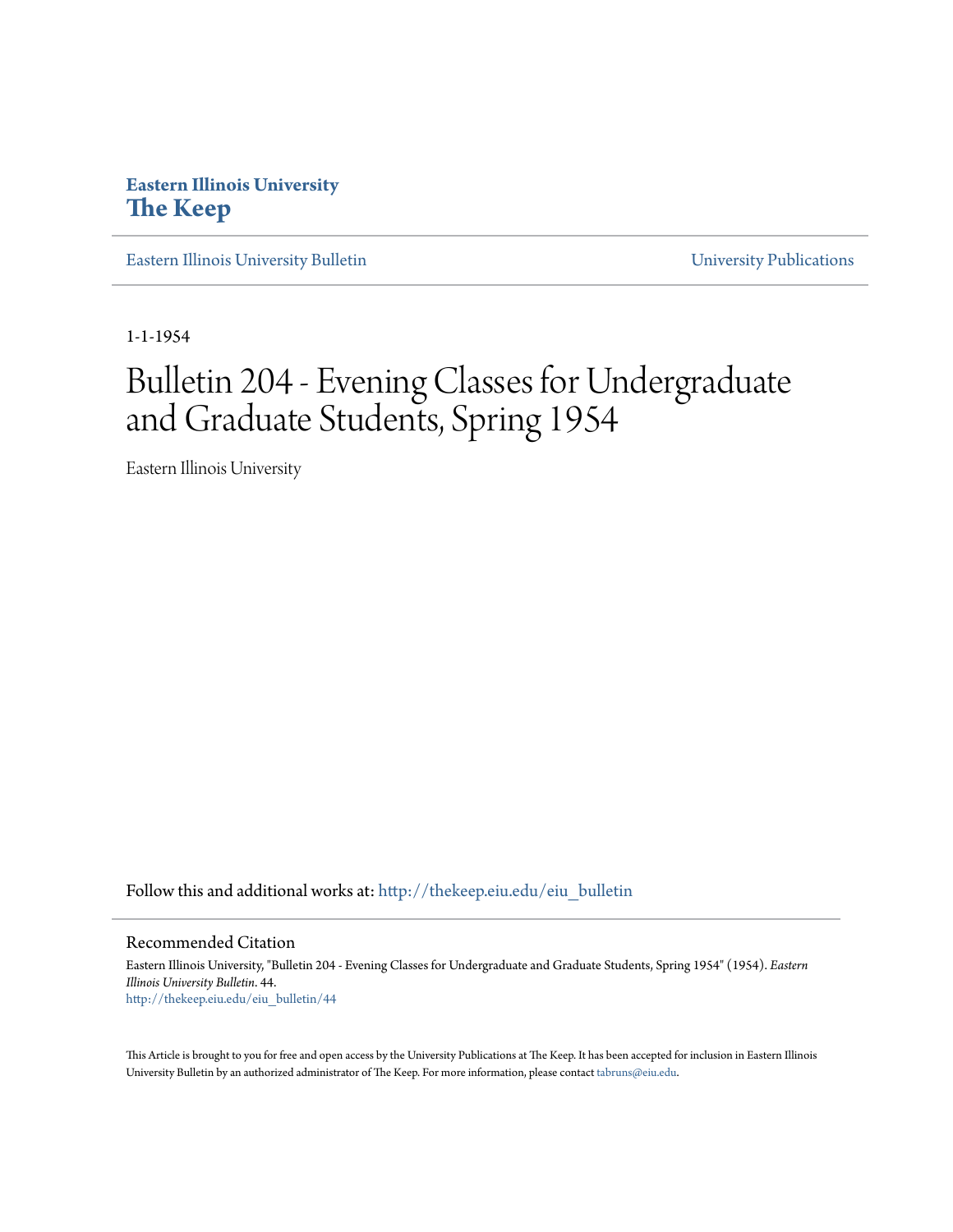# *Evening Classes for Undergraduate and Graduate Students*

## EASTERN ILLINOIS STATE COLLEGE

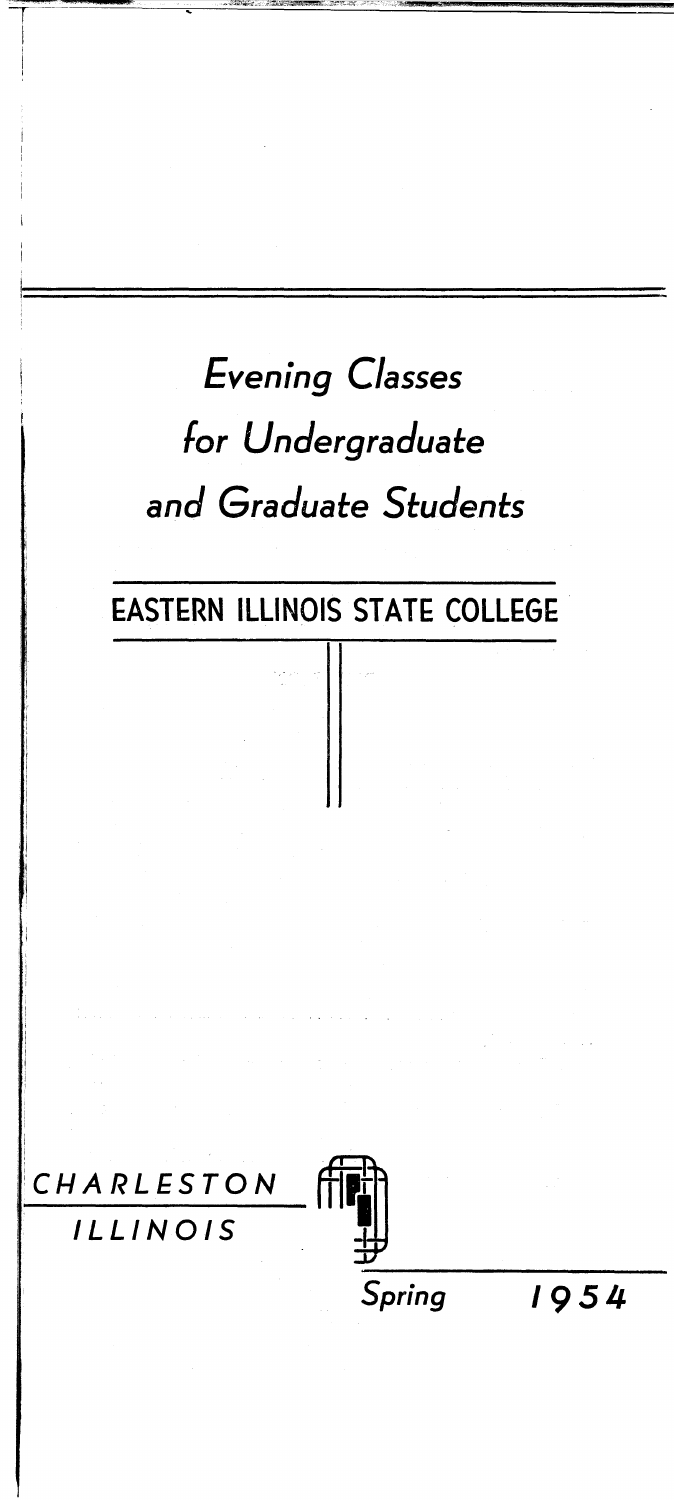#### THE PROGRAM OF COURSE REQUIREMENTS FOR THE DEGREE M.S. in Ed.

A candidate for the degree, M. S. in Ed., must present at least 48 quarter hours of approved courses selected in accordance with the following plan:

#### GROUP I (12 quarter hours)

The courses in this group are basic courses in education required of all candidates.

Education 550. Principles of Curriculum Development.

Education 551. Social Foundations of Education.

Education 552. Understanding the Individual.

*v* 

r·

GROUP II (24 or 28 quarter hours)

These courses are selected by the student and his adviser as courses directly related to the candidate's teaching field or educational career.

#### GROUP III (12 or 8 quarter hours)

These courses are selected from a limited group of courses designed for the purpose of giving new intellectual and cultural insights. Courses acceptable in this group are so designated in the course descriptions in the catalog.

#### ADMISSION

Admission to courses. Admission to courses for graduate credit is granted upon evidence of a bachelor's degree from an approved four-year college. Admission to courses does not assure admission to candidacy for the master's degree. An Application for Admission to Graduate Courses, together with a transcript of undergraduate work if taken elsewhere, must be filed, preferably prior to the first meeting of the class. The adviser should be consulted prior to registration; this is especially important if it is planned to include the course in the plan for candidacy for the master's degree. Application forms may be secured from the Registrar. Admission to Candidacy for the Degree, M. S. in Ed. The following conditions must be met before admission to candidacy:

- a. The undergraduate courses must have included courses in education and practice teaching equivalent to those required for a bachelor's degree at Eastern Illinois State College. (Usually students who hold a Limited Certificate in Illinois can meet this requirement.)
- b. A plan of courses must be presented by the student and his adviser, and must be approved by the Committee on Candidacy.

#### TRANSFER OF CREDIT

Graduates of Eastern Illinois State College may transfer as much as 16 quarter hours of approved graduate eourses taken in other institutions.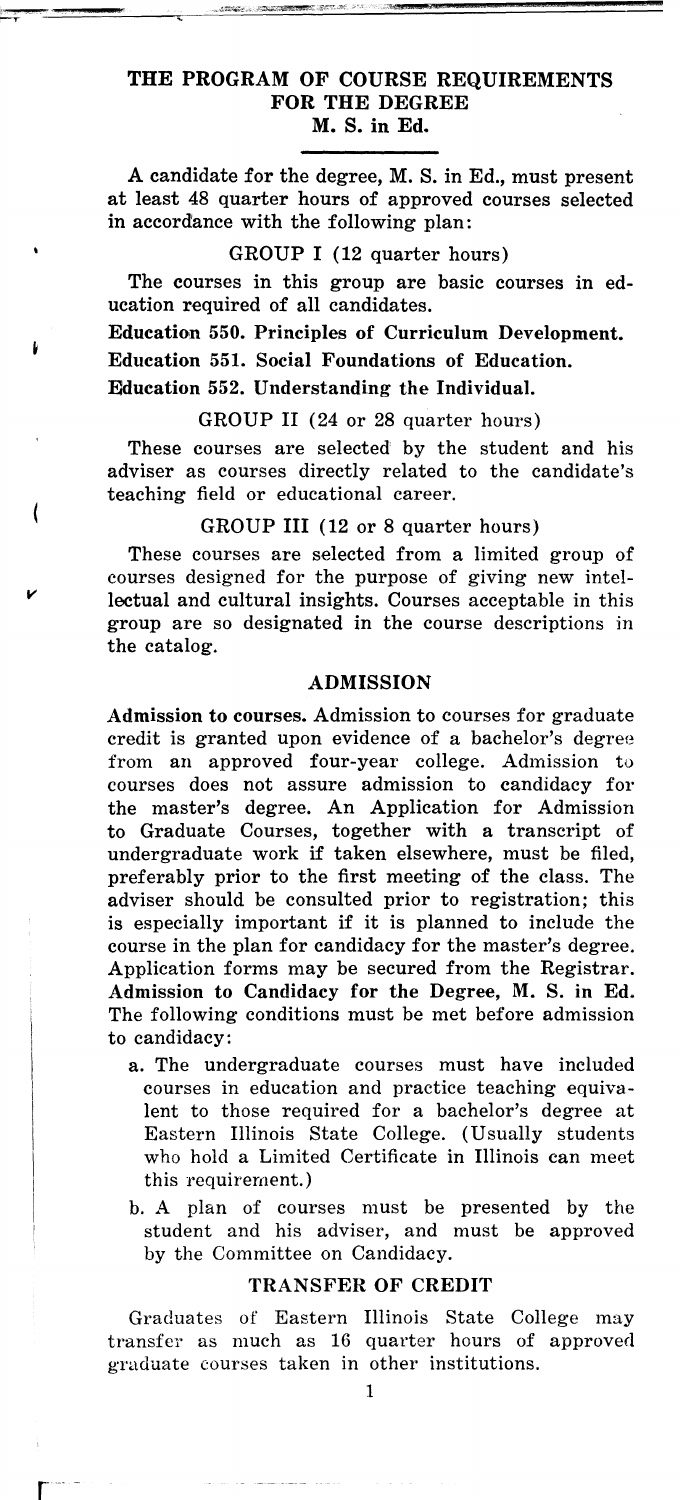#### EXTENSION CREDIT

A maximum of eight quarter hours of the minimum requirement of 48 quarter hours may be earned in extension courses.

#### REGISTRATION FOR EVENING CLASSES

Students may register for evening classes at the first class meeting. If formal application has not been made prior to the meeting, it must be completed and transcripts of undergraduate work filed with the Registrar before credit for the course may be recorded. The fee for each course is \$14.00, which includes the rental of textbooks. A matriculation fee of \$5.00 for graduate students is payable at the time of first registration in graduate courses.

Persons engaged in full time teaching positions are not permitted simultaneous registration in more than one evening class.

#### RESIDENCE EXTENSION CLASSES

A. Course open to juniors, seniors, and graduates.

English 457. Elizabethan Drama. (4 q. hrs.) A survey of the development of the English drama of the Renaissance, based on the works of the major playwrights of the period, including selected plays of Shakespeare.

May be taken for credit toward the Master's degree. Dr. Blair, 7 p.m., Thursday, Room 34, Main Bldg. January 25 to May 20, 1954

B. Courses open only to graduates.

Botany 552. Microbiology for Everyday Living. (4 q. hrs.) A course designed for graduates who have not had the opportunity for training in this field in their undergraduate work. A lecture-demonstration course with field trips to illustrate the application of the control of bacteria, other fungi, algae, and protozoans concerned with food spoilage and preservation, purification of water supplies, and sewage disposal in central Illinois. It is planned to be useful for all teachers from the first grade to the twelfth and for school administrators that all may have a basic understanding of such information as it applies to their schoolrooms, school activities, and community problems.

Not open to students who have credit for Botany 235. Open only to graduates. May be offered as a part of Group Ill requirements for the Master's degree. Fee \$1.00.

Dr. Damann, 7 p.m., Tuesday, Room 201, Science Bldg. January 26 to May 11, 1954

Education 551. Social Foundations of Education. (4 q. hrs.) This course is intended to guide the student, on the level of individual readiness and capacity, in an analysis of the origin, growth, and present form of some of the social problems with which American public education is confronted today. Among the areas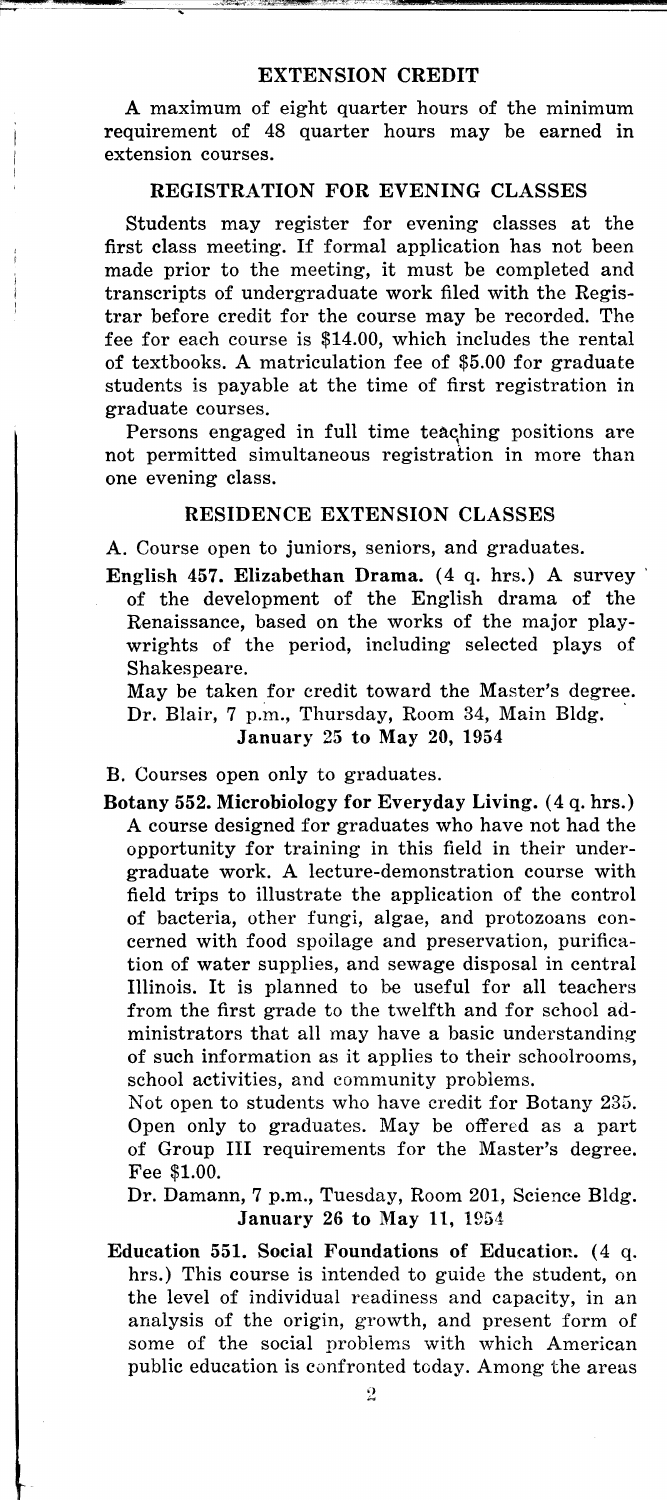to be studied are the nature of culture, socialization of the individual, the major sources of American culture, American family life, the community and the school, the effects upon the school of mobility and impersonality in an industrial age, equality of educational opportunity, the impact of pressure groups on the school, national resources, and current conflicting ideologies.

Open only to graduates. Required of all candidates for the Master's degree.

Mr. McKenna, 7 p.m., Monday, Room 10, Main Bldg. January 25 to May 17. 1954

Education 552. Understanding the Individual.  $(4 \text{ q. hrs.})$ The purpose of the course is to help the individual to understand himself and, upon the basis of this insight, to understand others. The course deals with concepts of the self; the individual under threat; the creative individual; and the integration of personality. It involves the study of the basic needs and drives and their modifications during childhood, adolescence, and adulthood.

Open only to graduates. Required of all candidates for the Master's degree.

Dr. Lawson, 7 p.m., Wednesday, Room 10, Main Bldg. January 27 to May 19, 1954

(Education 552 will be held at this hour only if five or more part-time students register in residence extension; otherwise, it will be held at 3:00 in the Spring Quarter.)

Education 592. Occupational Information. (4 q. hrs.) A course concerned with collecting, evaluating, and using education, occupational, and related information. The course seeks to develop familiarity with the more important types and sources of occupational and education information and some skill in their use. Employment conditions and opportunities, job requirements, training facilities, and the changing economic trends are covered.

Open only to graduates.

Dr. Crane, 7 p.m., Thursday, Room 12, Main Bldg. January 28 to May 20, 1954

English 550. Comparative Literature. (4 q. hrs.) Literature, chiefly of the Western World 1650 to 1900. It has a double aim: first, it proposes to offer for the enjoyment and appreciation of the student some of the best literature of the period; second, it will, through these pieces of literature, call to the student's attention the ideas and movements of the time. It is the aim to give the student in his study of the beginnings of the scientific attitude of our day and a clearer understanding of the origins of democracy and the foundations of the humanitarian legislation of the nineteenth and twentieth centuries. Such French authors as Descartes, Moliere, Voltaire, and

3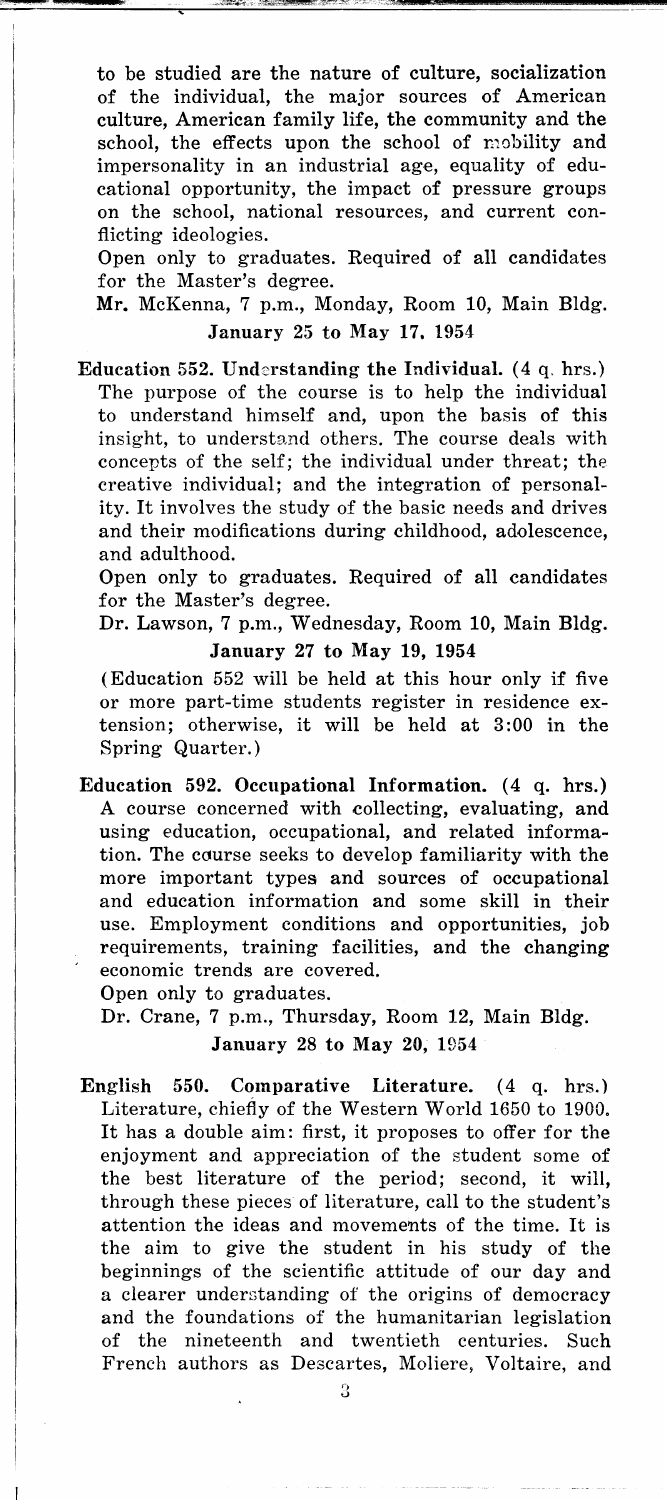Rousseau are studied. Among the writers read in the English language are Locke, Pope, Swift, Wordsworth, and Scott, and such Americans as Franklin, Emerson, Hawthorne, and Walt Whitman. Such writers as Lessing, Schiller, Goethe, and Nietzsche represent Germany.

Open only to graduates. May be offered toward the Group III requirements for the Master's degree. Dr. Cline, 7 p.m., Tuesday, Room 34, Main Bldg.

January 26 to May 11, 1954

Geography 565. Historical Geography of the United States. (4 q. hrs.) An analysis of the geography of the United States with emphasis upon the interrelationship between the physical environment and the settlement and development of various sections of the country. The course is organized under topics and regions which utilize both geography and history for definition.

Open only to graduates.

r

Dr. Barton, 7 p.m., Tuesday, Room 316, Science Bldg. January 26 to May 11, 1954

Geography 575. Advanced Economic Geography-Mineral Industries.  $(4 \t q. hrs.)$  An analysis of the world's mineral deposits and their development. Power resources, metallic and non-metallic minerals and the associated industries are studied. The influence of the location of mineral deposits and industrial areas upon population patterns and world trade is emphasized.

Open only to graduates.

Dr. Zeller, 7 p.m., Monday, Room 315, Science Bldg. January 25 to May 17, 1954

Industrial Arts 550. Graphic Arts in a Changing Culture. (4 q. hrs.) This course is offered as one of the cultural courses in the graduate program. It is designed for the student with little or no previous work in printing or allied subjects. The purpose is two-fold: first, to develop an appreciation of the position and influence of printing historically and in present-day living; and second, to provide experiences which will lead to a clearer comprehension of the creation and use of printed products. Laboratory experiences in selected graphic arts activities, field trips, and extensive use of visual materials in instruction are essential elements in the course. Open only to graduates. May be offered toward the Group III requirements for the Master's degree.

Dr. Landis, 7 p. m., Tuesday, Room 3, Practical Arts Building.

January 26 to May 11, 1954